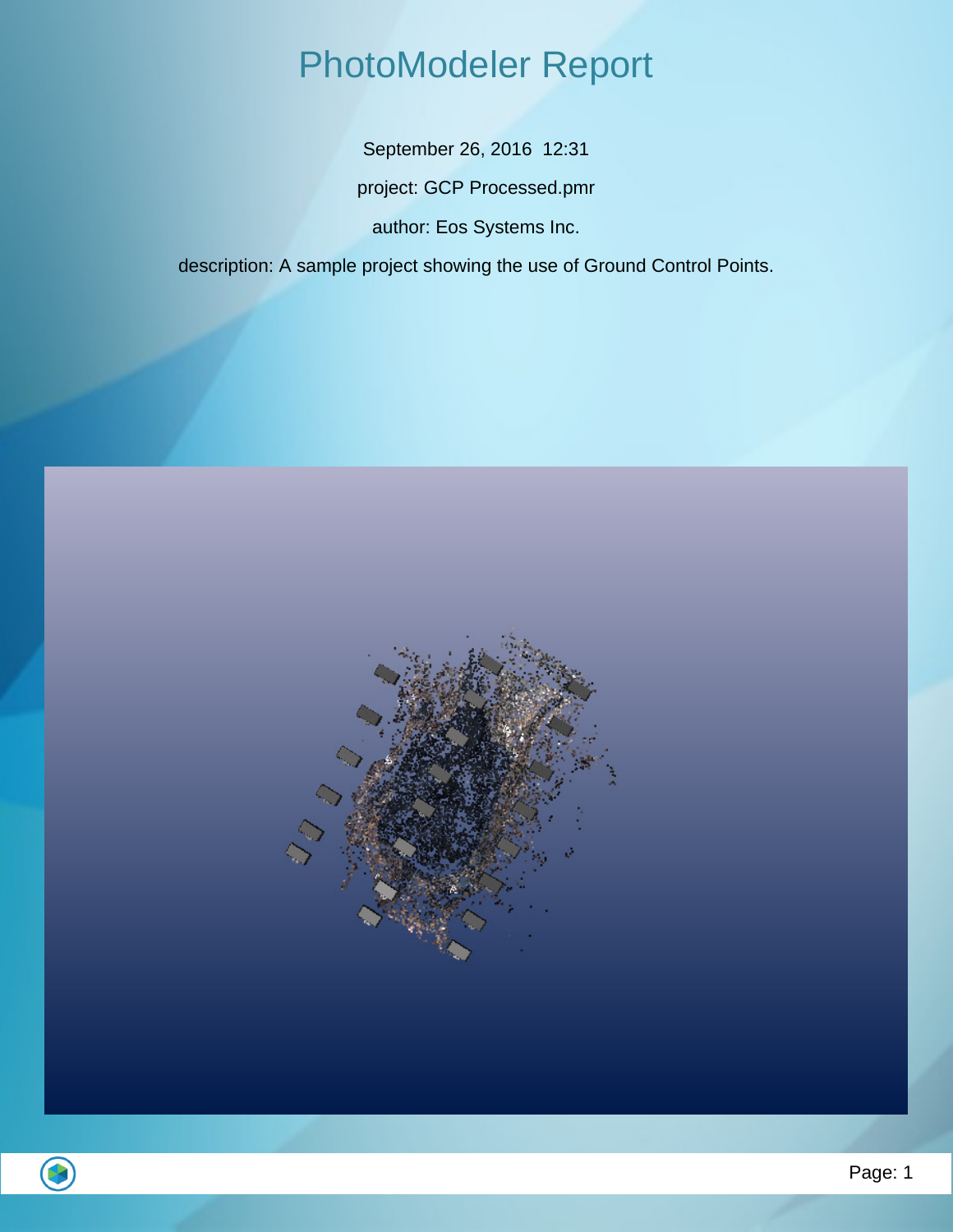#### **Summary**

#### Last Processing

Software Version: PhotoModeler UAS 2016.1.0.1951 (64-bit) Date: Mon Sep 26 10:14:34 2016

| <b>Photo Summary</b> |          |          |              |  |
|----------------------|----------|----------|--------------|--|
|                      | Total    | Oriented | Not Oriented |  |
| <b>Photos</b>        | ററ<br>LL | 22       |              |  |

| <b>Point Summary</b>   |       |                         |                             |  |
|------------------------|-------|-------------------------|-----------------------------|--|
|                        | Count | <b>Maximum Residual</b> | <b>Overall RMS Residual</b> |  |
| <b>Manually marked</b> | 115   | 1.04                    | 0.645                       |  |
| Sub-pixel              |       | n/a                     |                             |  |
| <b>SmartPoints</b>     | 12449 | 2.44                    | 0.411                       |  |

PointMesh Summary 0 points in 0 point cloud PointMeshes 0 triangles in 0 triangulated PointMeshes

Coordinate system Summary Units: Geographical - Lat/Lon (WGS84 - World Geodetic System 1984) Elevation: meters Number of assigned and active control points: 5 Number of assigned control points: 27 Number of active control points: 5 Number of control points: 27 External check Summary 0 check distances (average delta: 0 m, 0%) 5 check points (average delta: 0.0548 m)

Description / Notes

A sample project showing the use of Ground Control Points.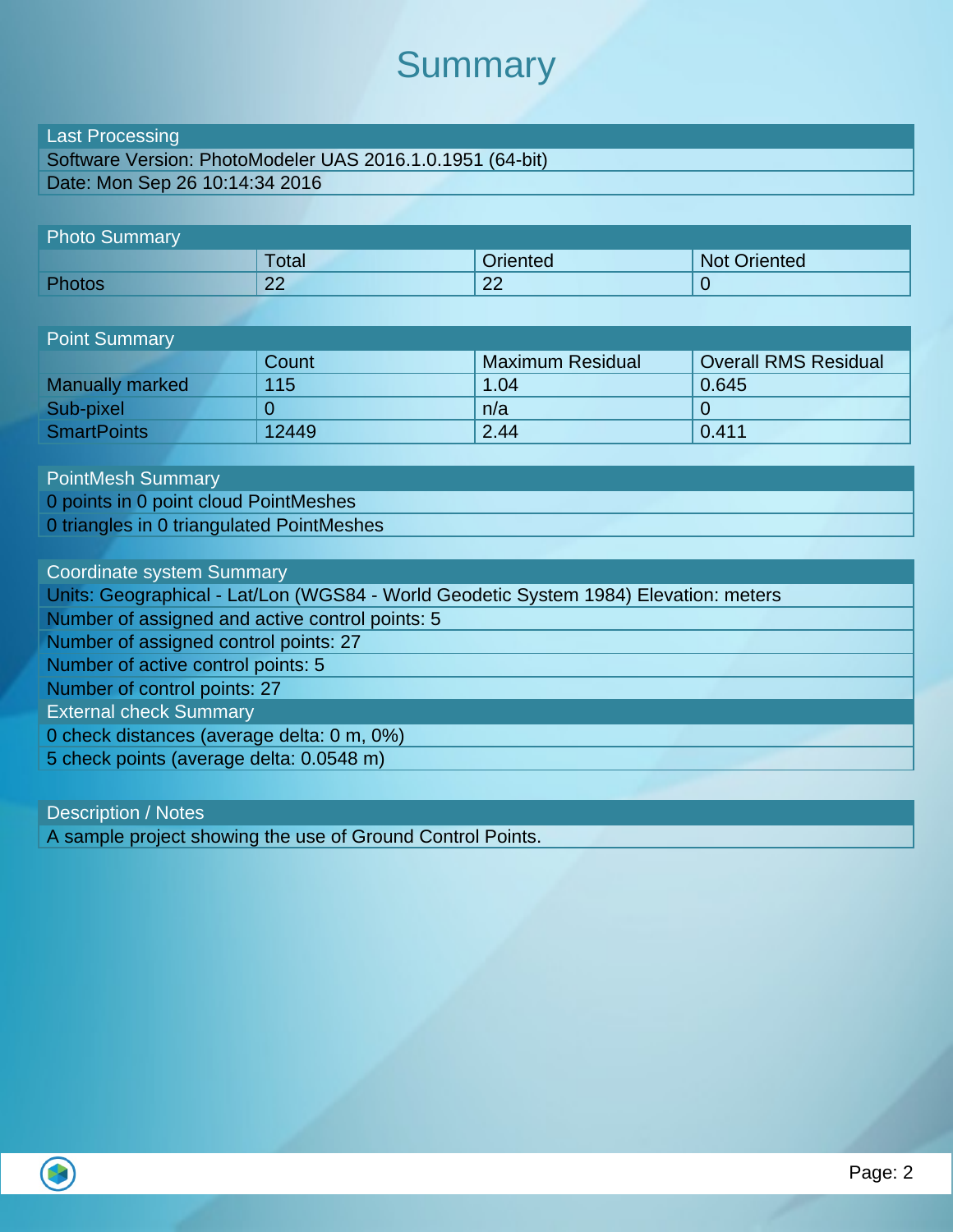# **Quality**

| Photographs                             |                        |  |                            |                |                        |                |
|-----------------------------------------|------------------------|--|----------------------------|----------------|------------------------|----------------|
| <b>Total Number: 22</b>                 |                        |  | <b>Number Oriented: 22</b> |                |                        |                |
|                                         |                        |  |                            |                |                        |                |
| <b>Cameras</b>                          |                        |  |                            |                |                        |                |
| Calibrated                              | <b>Auto Calibrated</b> |  | <b>Field Calibrated</b>    | Inverse        |                        | Other          |
| $\overline{0}$                          | $\overline{1}$         |  | $\overline{0}$             | $\overline{0}$ |                        | $\overline{0}$ |
|                                         |                        |  |                            |                |                        |                |
| Photo coverage (percent)                |                        |  |                            |                |                        |                |
| Minimum: 51.4                           |                        |  | Maximum: 86.3              |                | Average: 75.7          |                |
|                                         |                        |  |                            |                |                        |                |
| <b>Point Marking Residuals (pixels)</b> |                        |  |                            |                |                        |                |
| Minimum: 3.23e-005                      |                        |  | Maximum: 2.44              |                | Point ID of Max: 10926 |                |
|                                         |                        |  |                            |                |                        |                |
| Point Marking RMS Residuals (           |                        |  |                            |                |                        |                |
| Minimum: 3.16e-005 (pt:281)             |                        |  | Maximum: 2.09 (pt:11639)   |                | <b>Overall: 0.559</b>  |                |
|                                         |                        |  |                            |                |                        |                |
| Point Angle (degrees)                   |                        |  |                            |                |                        |                |
| Minimum: 4.45 (pt:1709)                 |                        |  | Maximum: 40.3 (pt:4728)    |                | Average: 18.5          |                |
|                                         |                        |  |                            |                |                        |                |
| Point Precisions (m)                    |                        |  |                            |                |                        |                |
| Minimum: 0.0795 (pt:4728)               |                        |  | Maximum: 0.609 (pt:3170)   |                | Overall RMS: 0.193     |                |
|                                         |                        |  |                            |                |                        |                |
| Check distances (m)                     |                        |  |                            |                |                        |                |
| n/a                                     |                        |  |                            |                |                        |                |
|                                         |                        |  |                            |                |                        |                |
| Check points (m)                        |                        |  |                            |                |                        |                |
| <b>Minimum: 0.026</b>                   |                        |  | <b>Maximum: 0.0696</b>     |                | Average: 0.0548        |                |
|                                         |                        |  |                            |                |                        |                |

 $\overline{\bigcirc}$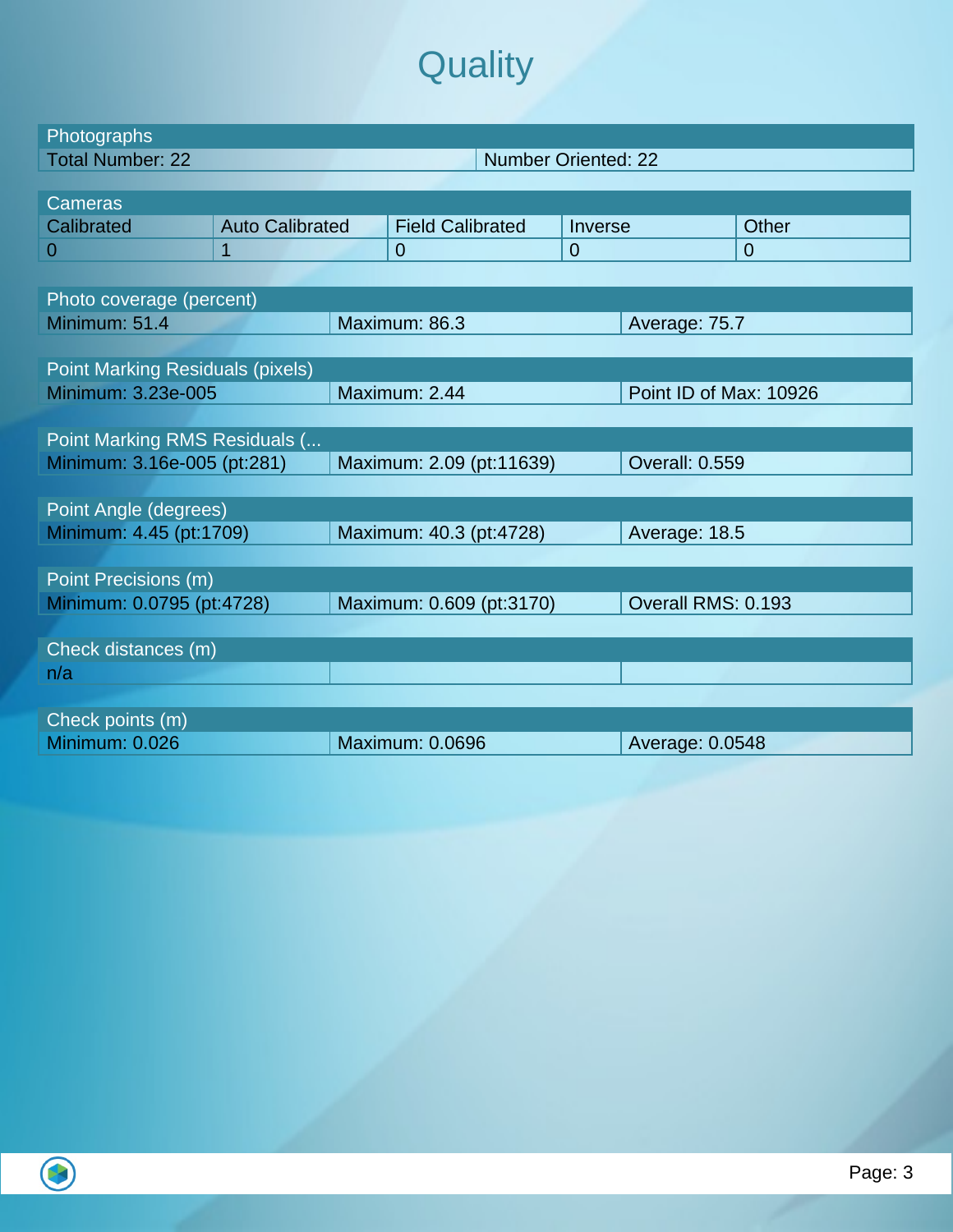## Check points

Summary of Ground survey.txt:Geo-Control, 5 active valid check points.

|                    | <b>Best fit</b> | Worst fit | Mean      | <b>RMS</b> |
|--------------------|-----------------|-----------|-----------|------------|
| Distance (m)       | 0.026           | 0.0696    | 0.0548    | 0.0568     |
| Delta Lat. (deg.)  | 8.22e-008       | 3.15e-007 | 2.03e-007 | 2.22e-007  |
| Delta Long. (deg.) | 1.18e-007       | 6.33e-007 | 3.04e-007 | 3.61e-007  |
| Delta Elev. (m)    | 0.012           | 0.0591    | 0.0359    | 0.0401     |

List of 5 active and valid check points

(Total: 27 check points: 5 active and 27 are valid)

| <b>Name</b> | Distance (m) | Delta Lat. (deg.) | Delta Long. (deg.) | Delta Elev. (m) |
|-------------|--------------|-------------------|--------------------|-----------------|
| $IP$ #1     | 0.0696       | 3.15e-007         | $-4.01e-007$       | $-0.0486$       |
| $IP$ #2     | 0.0567       | $-2.93e-007$      | $-2.4e-007$        | $-0.0412$       |
| $IP$ #3     | 0.061        | 1.92e-007         | 6.33e-007          | 0.012           |
| $IP$ #4     | 0.026        | $-1.32e-007$      | $-1.18e-007$       | 0.0187          |
| $IP$ #5     | 0.0608       | $-8.22e-008$      | 1.26e-007          | 0.0591          |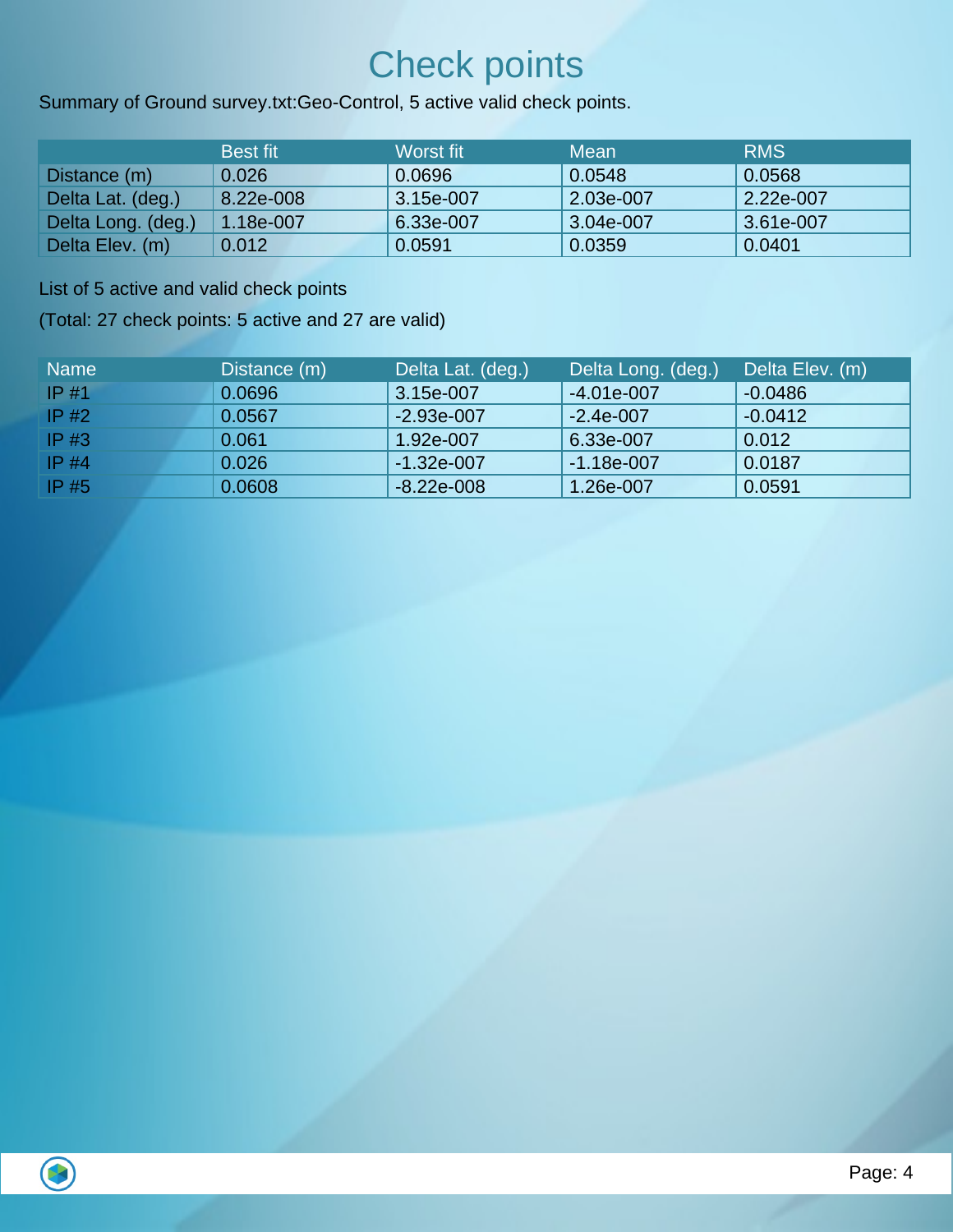# Camera [BOARD\_MT9P031\_SUNEX [7.50]]

| <b>Calibration type</b>    | SmartMatch auto-calib                     |
|----------------------------|-------------------------------------------|
| Focal length (mm)          | 7.53                                      |
| Image size (pixels)        | 2592 x 1944                               |
| Format size (mm)           | 5.66 x 4.28                               |
| Principal point (mm)       | $2.95 \times 2.14$                        |
| Lens distortion (K)        | K1[0.00166] K2[-4.12e-006] K3[-6.11e-007] |
| Lens distortion (P)        | P <sub>1</sub> [0] P <sub>2</sub> [0]     |
| <b>Quality - Residuals</b> | n/a (auto-calib)                          |
| <b>Quality - Coverage</b>  | n/a (auto-calib)                          |
| Multispectral              | <b>No</b>                                 |

 $\bigcirc$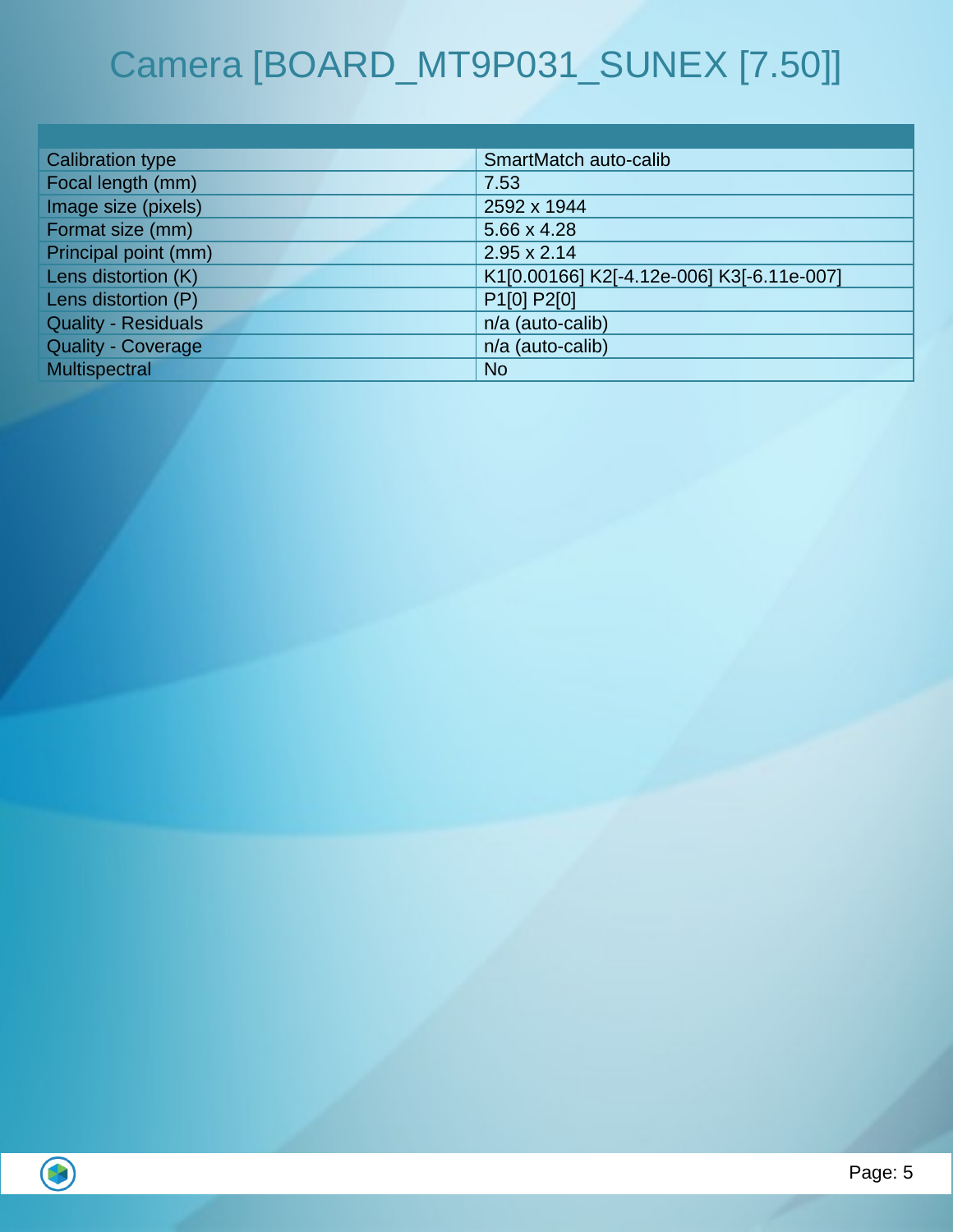## 3D Views



 $\bigodot$